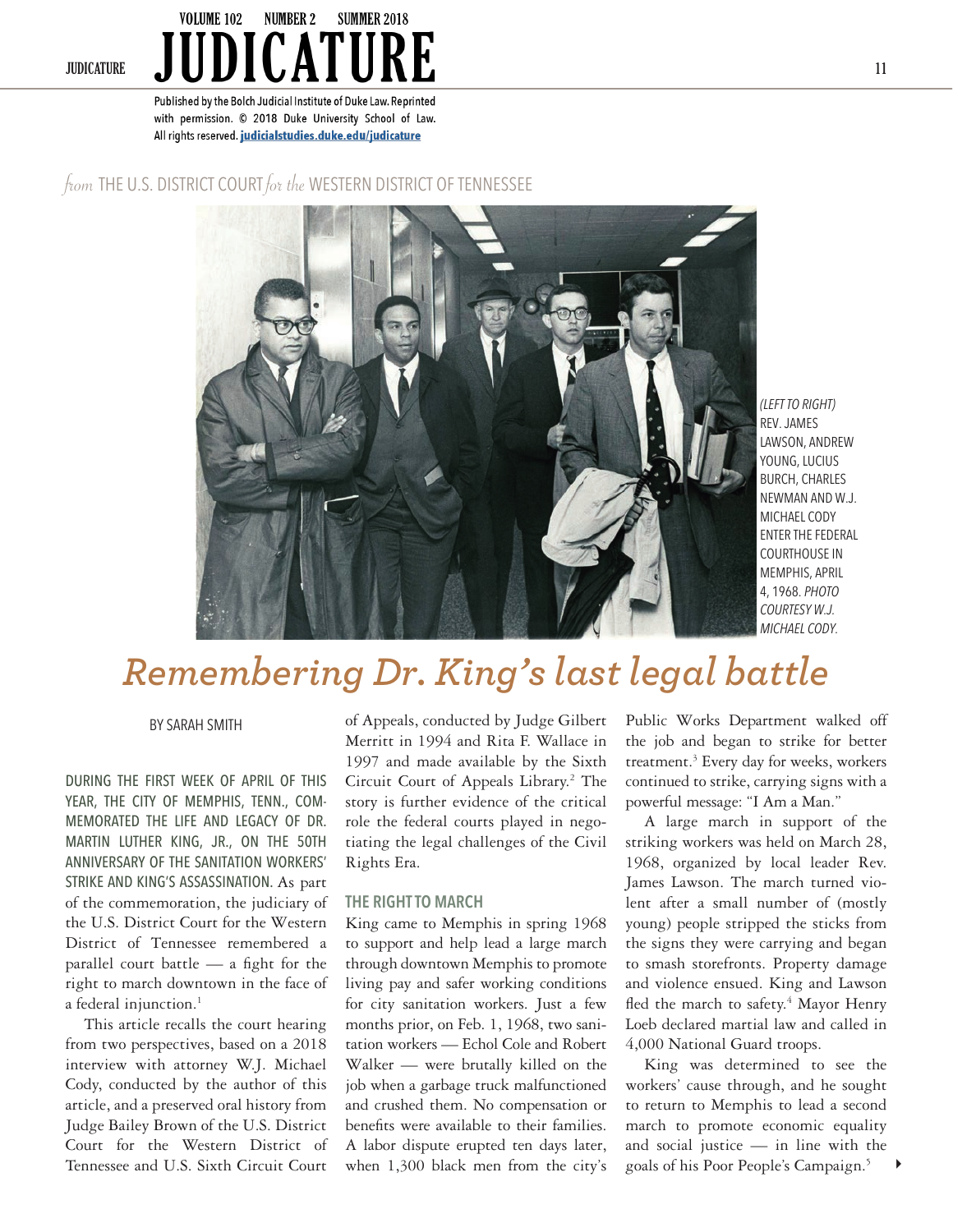At the time, Cody was a young associate at the law firm of Burch Porter & Johnson, president of the West Tennessee Chapter of the American Civil Liberties Union, and a member of the ACLU's national board. Judge Brown, a former named partner at the same firm where Cody worked, was the chief judge of the U.S. District Court for the Western District of Tennessee.

The city of Memphis sued to enjoin King and his colleagues at the Southern Christian Leadership Conference from leading the second march through downtown Memphis. Cody, working under trial lawyer Lucius Burch, participated in that injunction hearing and ruling — King's last court battle. Because the judge assigned to the case was out of town, Judge Brown handled and issued the temporary restraining order on the morning of April 3, 1968.

That same day, Dr. King delivered his powerful "I've Been to the Mountaintop" speech, reflecting on his own mortality:

Like anybody, I would like to live a long life — longevity has its place. But I'm not concerned about that now. I just want to do God's will. And He's allowed me to go up to the mountain. And I've looked over, and I've seen the Promised Land. I may not get there with you. But I want you to know tonight that we, as a people, will get to the Promised Land. And so I'm happy tonight; I'm not worried about anything; I'm not fearing any man. Mine eyes have seen the glory of the coming of the Lord.<sup>6</sup>

A hearing to dissolve the restraining order was held on April 4, 1968. Dr. King was assassinated that evening on his hotel balcony in Memphis.

# **TO THE FEDERAL COURTS**

On the morning of April 3, 1968, Mike



*If the march continued in direct violation of a federal injunction, civil rights protections enforced by the federal courts might be diluted.*

Cody received a telephone call from a colleague at the ACLU in New York City. The ACLU sought to have Cody represent King to have the temporary restraining order lifted, despite King's "threatening in the media that he was going to conduct the march anyway."

"The federal injunction was the only reason we were intervening. The city wanted it to be in federal court," said Cody. "They didn't name Jim Lawson or anyone local [in order] to guarantee that it would stay in federal court."

Cody went upstairs to Burch, a seasoned and revered litigator, to see how to proceed:

At that point, Burch wanted me to get a telegram or something to get us formally engaged and not be volunteering to do this. The telegram ended up coming about the time we ended up going to court the next morning.

The other thing was that Burch wanted to meet with Dr. King. We went over to the Lorraine Motel.

Burch went to the Lorraine motel with Cody and fellow young attorneys David Caywood and Charles Newman. Memphis attorneys Louis Lucas and Walter Bailey were also involved in the matter from the Ratner, Sugarmon firm.

Burch and Cody knew why the city wanted to pursue the injunction in federal court. If the march continued in direct violation of a federal injunction, civil rights protections enforced by the federal courts might be diluted. Their strategy was clear: Burch and his associates would seek to have the injunction lifted and, in exchange, they would agree to restrictions on the march. They also needed to respond to another of the city's concerns — "that, among other [safety concerns], they had threats against King's life and couldn't even guarantee his safety."

Two themes emerged in the hearing: (1) The city would be safer having nonviolent leaders leading and supervising the march; and (2) city leaders were amenable to certain restrictions to guarantee safety. There was plenty of familiarity among the lawyers, Cody recalls. Judge Bailey was the Brown of Burch, Porter, Johnson, and Brown, prior to taking the bench. The attorney for the city, James Manire, had also worked as an attorney at Burch, Porter, and Johnson. The collegial nature of